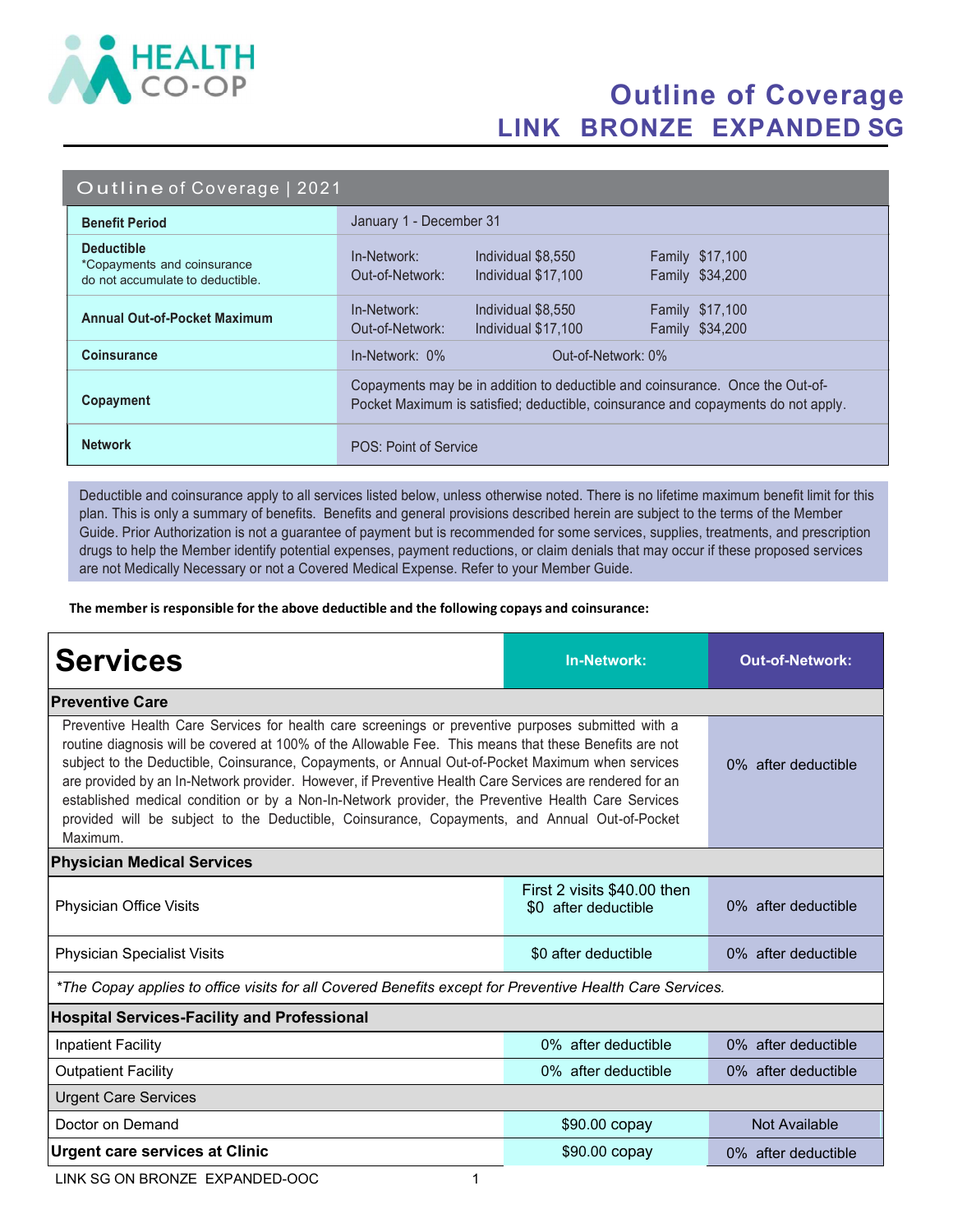| <b>Services</b>                                                                                                                                                            | In-Network:          | <b>Out-of-Network:</b> |  |  |  |
|----------------------------------------------------------------------------------------------------------------------------------------------------------------------------|----------------------|------------------------|--|--|--|
| <b>Emergency Room Services</b>                                                                                                                                             |                      |                        |  |  |  |
| Emergency room visits                                                                                                                                                      | 0% after deductible  | 0% after deductible    |  |  |  |
| <b>Prescription Drugs Benefit</b>                                                                                                                                          |                      |                        |  |  |  |
| <b>Retail Pharmacy Benefit (30-day supply)</b>                                                                                                                             |                      |                        |  |  |  |
| Preferred Generic Drugs (Tier 1)                                                                                                                                           | \$15.00 copay        | 0% after deductible    |  |  |  |
| Non-Preferred Generic & Preferred Brand Drugs (Tier 2)                                                                                                                     | 0% after deductible  | 0% after deductible    |  |  |  |
| Non-Preferred Brand Drugs (Tier 3)                                                                                                                                         | 0% after deductible  | 0% after deductible    |  |  |  |
| Specialty Drugs (Tier 4)                                                                                                                                                   | 0% after deductible  | 0% after deductible    |  |  |  |
| If you choose a higher Tier drug when a lower Tier drug is available, you must pay an ancillary charge in addition to the<br>deductible and/or coinsurance, as applicable. |                      |                        |  |  |  |
| Mail Order Maintenance (90-day supply)                                                                                                                                     |                      |                        |  |  |  |
| Preferred Generic Drugs (Tier 1)                                                                                                                                           | \$30.00 copay        | 0% after deductible    |  |  |  |
| Non-Preferred Generic & Preferred Brand Drugs (Tier 2)                                                                                                                     | 0% after deductible  | 0% after deductible    |  |  |  |
| Non-Preferred Brand Drugs (Tier 3)                                                                                                                                         | 0% after deductible  | 0% after deductible    |  |  |  |
| Specialty Drugs (Tier 4)<br>(31 Day Supply Only)                                                                                                                           | <b>Not Available</b> | <b>Not Available</b>   |  |  |  |
| If you choose a higher Tier drug when a lower Tier drug is available, you must pay an ancillary charge in addition to the<br>deductible and/or coinsurance, as applicable. |                      |                        |  |  |  |
| <b>Mental Health/Chemical Dependency Services</b><br>Inpatient/other Outpatient Facility Services                                                                          |                      |                        |  |  |  |
|                                                                                                                                                                            | 0% after deductible  | 0% after deductible    |  |  |  |
| <b>Office Visit</b>                                                                                                                                                        | \$0 after deductible | 0% after deductible    |  |  |  |
| Other Covered Services (This is not a complete list. Check your policy or plan document for other covered services<br>and your costs for these services.)                  |                      |                        |  |  |  |
| Chiropractic Care-Maximum Number of Office Visits per Calendar<br>Year - 20 visits                                                                                         | \$0 after deductible | 0% after deductible    |  |  |  |
| <b>Convalescent Home Services</b><br>Maximum Number of Days per Calendar Year-60 days                                                                                      | 0% after deductible  | 0% after deductible    |  |  |  |
| Durable Medical Equipment<br>Rental (up to the purchase price), Purchase and Repair and<br>Replacement of Durable Medical Equipment.                                       | 0% after deductible  | 0% after deductible    |  |  |  |
| <b>Laboratory Services</b>                                                                                                                                                 | 0% after deductible  | 0% after deductible    |  |  |  |
| <b>Transplant Services</b>                                                                                                                                                 | 0% after deductible  | 0% after deductible    |  |  |  |
| \$100 reimbursement to apply to exam, cleaning and<br>Dental Exam, Cleaning, Fluoride<br>fluoride once per year.                                                           |                      |                        |  |  |  |
| Vision Exam<br>\$60 reimbursement to apply to one routine exam per year.                                                                                                   |                      |                        |  |  |  |

This is a brief summary of benefits. Refer to your complete policy document for additional information or a further explanation of benefits, limitations, and exclusions.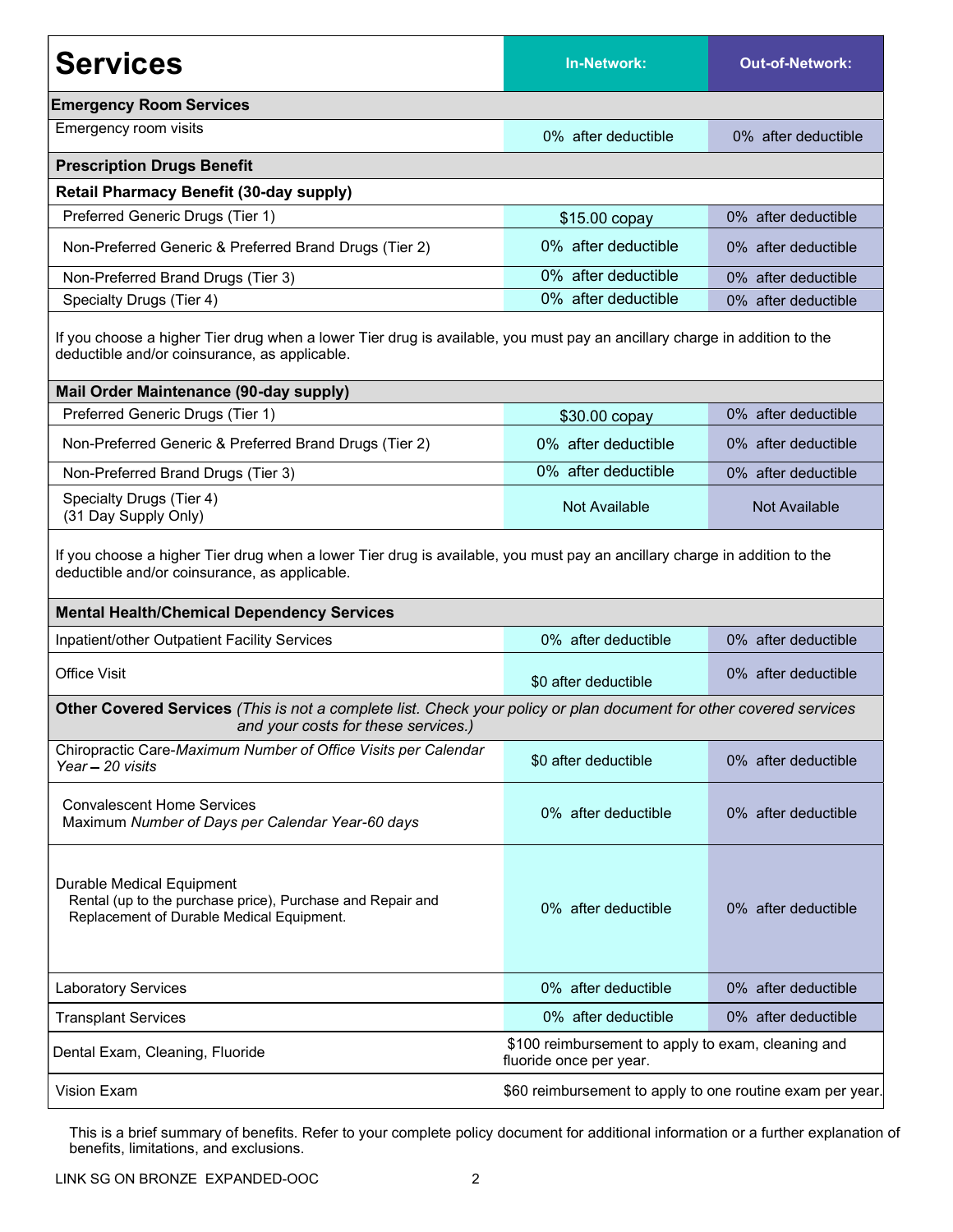# Additional Information

#### What is the annual deductible?

Your plan's deductible is the fixed dollar amount of Covered Medical Expenses that you must incur for certain Covered Benefits before MOUNTAIN HEALTH CO-OPbegins paying benefits for them. The Deductible must be satisfied each Calendar Year by each Covered Person, except as provided under "Family Deductible Limit" provision. The Deductible is shown in the Schedule of Benefits. Only the Allowable Fee for Covered Medical Expenses is applied to the Deductible. The following do not apply towards satisfaction of the Deductible: (1) services, treatments or supplies that are not covered under this Policy; and (2) amounts billed by Out-of-Network Providers, which include the Out-of-Network Provider Differential.

#### What is the annual out-of-pocket maximum?

The Annual Out-of-Pocket Maximum is the maximum amount that the Covered Person must pay every Calendar Year for Covered Medical Expenses incurred for Covered Benefits. The Annual Out-of-Pocket Maximum is shown in the Schedule of Benefits. It applies to all Covered Benefits except the Preventive Health Care Services Benefit.

The Annual Out-of-Pocket Maximum includes the following:

- 1. Calendar Year Deductible;
- 2. Copayments; and
- 3. Coinsurance.

When the Annual Out-of-Pocket Maximum is satisfied in the Calendar Year, we will then pay 100% of Covered Medical Expenses incurred for Covered Benefits for the remainder of that Calendar Year. The Annual Out-of-Pocket Maximum must be satisfied each Calendar Year.

The exception to this is in regard to out-of-network charges. The amount the plan pays for covered services is based on the allowed amount. If an out-of-network provider charges more than the allowed amount, you may have to pay the difference. For example, if an out-of-network hospital charges \$1,500 for an overnight stay and the allowed amount is \$1,000, you may have to pay the \$500 difference which does not apply to the deductible, coinsurance, or Out of Pocket Maximum. (This is called balance billing.)

#### Payments to providers

Payment to providers is based on the prevailing or contracted Mountain Health CO-OP fee allowance for covered services. Although In-Network Providers accept the fee allowance as payment in full, You will pay the most if you use an out-ofnetwork provider, and you might receive a bill from a provider for the difference between the provider's charge and what your plan pays (balance billing). Be aware, your network provider might use an out-of-network provider for some services (such as lab work). Check with your provider before you get services.

### Preauthorization

.

Coverage of certain medical services and surgical procedures requires a benefit determination by Mountain Health CO-OP before the services are performed. This process is called 'preauthorization'. Preauthorization is necessary to determine if certain services and supplies are covered under this plan, and if you meet the plan's eligibility requirements. You'll find the most current preauthorization list in your complete policy document.

### The Patient's right to know the costs of medical procedures.

The insured, or the insured's agent, may request an estimate of the member's portion of provider charges for any service or course of treatment that exceeds \$500. Mountain Health CO-OP shall make a good faith effort to provide accurate information based on cost estimates and procedure codes obtained by the insured from the insured's health care provider. The estimate may be provided in writing or electronically. It is not a binding contract between Mountain Health CO-OP and the member, and is not a guarantee that the estimated amount will be the charged amount, or that it will include charges for unforeseen conditions. Contact Customer Service at 1-855-447-2900 to request an estimate.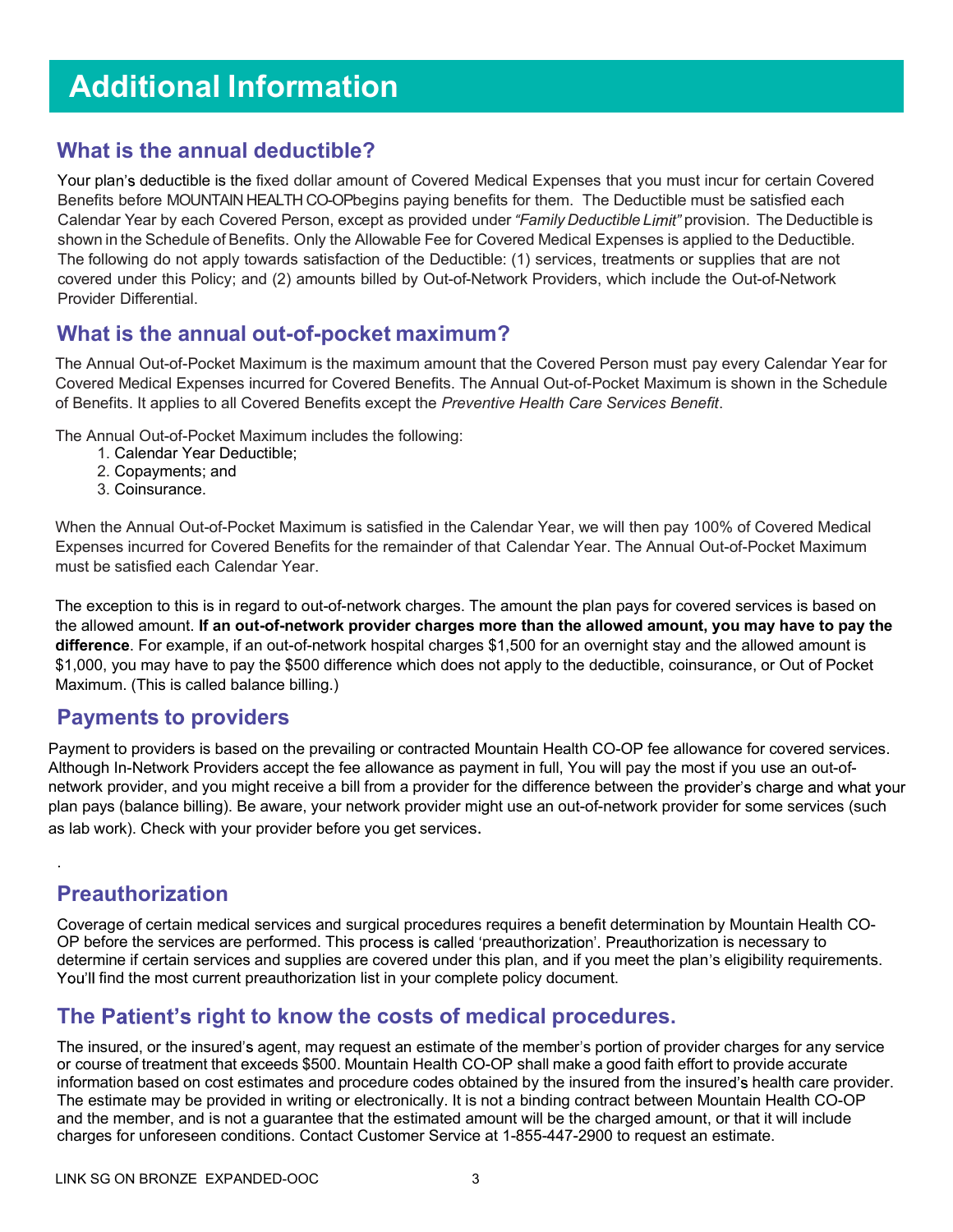### Provider Networks

Organization (PPO) (In-Network) - An innovative health care partnership developed by Mountain Health CO-OP and our Preferred Hospital Providers to offer health care services to Members at lower premiums. This network is composed of hospitals or surgery centers across the state that accept lower payments for each hospital or surgery center service or inpatient stay.

Participating Providers accept the MOUNTAIN HEALTH CO-OP allowable fee, in addition to the deductible, coinsurance and copayment, as payment in full for covered services. These providers will submit claims for you, and Mountain Health CO-OP will pay the participating provider directly. There is no billing to you over your deductible, coinsurance and copayment.

Nonparticipating Provider (Out-of-Network) - Nonparticipating Providers have not contracted with MOUNTAIN HEALTH CO-OP to provide services at negotiated rates, and your out of pocket expenses can be significantly higher. Nonparticipating providers are under no obligation to submit claims for you. You may receive payment for claims received from a nonparticipating provider.

If a Primary Care Provider (PCP), Primary Care Provider Specialist (PCPS), Common Specialty Care Provider (CSCP) or a Less Common Sub-Specialty Care Provider (LCSP) is not located within 60 miles, the member can go outside of the 60 miles to a network Provider (an authorization may be required.) Mountain Health CO-OP will pay as participating and the member may be balanced billed. If the member sees a provider outside of that 60 miles and the provider is not in network the benefits will go towards the out-of-network deductible and out-of-pocket maximum.

Out-of-network emergency room services to treat an emergency medical condition are reimbursed as if obtained innetwork, if an in-network emergency room cannot be reasonably reached. An emergency medical condition means a medical condition manifesting itself by acute symptoms of sufficient severity (including severe pain) so that a prudent layperson, who possesses an average knowledge of health and medicine, could reasonably expect the absence of immediate medical attention to result in a condition that places the health of the individual in serious jeopardy, would result in serious impairment to bodily functions, or serious dysfunction of any bodily organ or part; or with respect to a pregnant woman having contractions, that there is inadequate time to safely transfer the woman to another hospital for delivery or that a transfer may pose a threat to the health or safety of the woman or the fetus.

Finding Participating Providers–To locate Participating Providers and PPO hospitals and surgery centers in Montana check our on-line provider directory at www.Mountain Health CO-OP.coop/provider-finder/ or contact Customer Service at 1-855-447-2900. Be sure to have your health plan identification number available when you call.